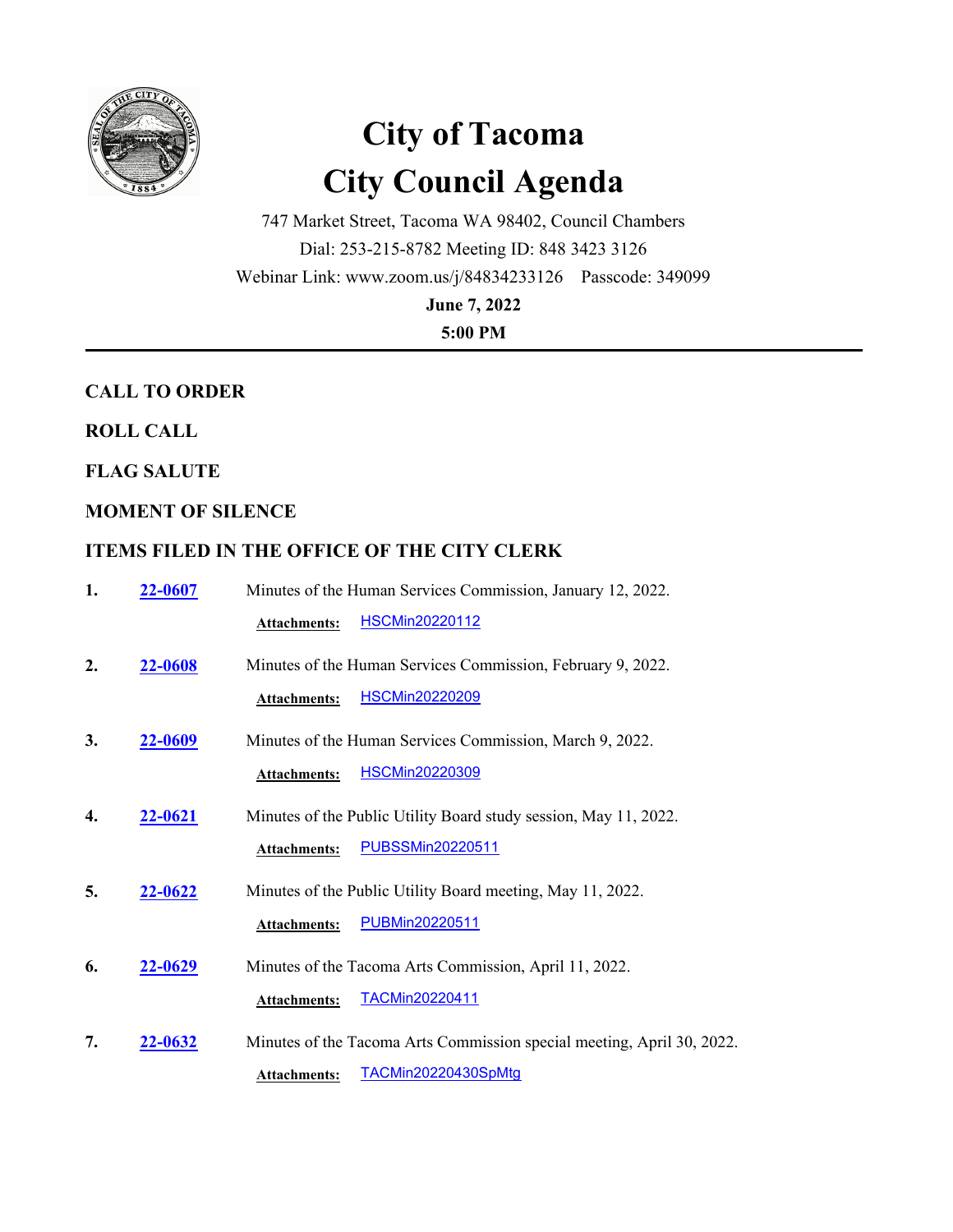**8. 22-0623** Minutes of the Tacoma Community Redevelopment Authority, April 14, 2022. **Attachments:** [TCRAMin20220414](http://cityoftacoma.legistar.com/gateway.aspx?M=F&ID=c7810e86-dba5-45f8-b552-8d8feceabbc2.pdf) **9. 22-0625** Minutes of the Tacoma Creates Advisory Board, April 4, 2022.

**Attachments:** [TCABMin20220404](http://cityoftacoma.legistar.com/gateway.aspx?M=F&ID=ce3614cc-2a0d-4763-8d81-2e068719a1f2.pdf)

**10. 22-0626** Minutes of the Tacoma Creates Advisory Board, May 2, 2022. **Attachments:** [TCABMin20220502](http://cityoftacoma.legistar.com/gateway.aspx?M=F&ID=5f02b039-a1ac-454f-983a-28ec6a6b4dee.pdf)

# **CONSENT AGENDA**

- **11. 22-0614** Minutes of the City Council study session, March 1, 2022. **Attachments:** [SSMin20220301](http://cityoftacoma.legistar.com/gateway.aspx?M=F&ID=73646806-7f9c-4f0f-8a94-0bad2bc77f50.pdf)
- **12. 22-0615** Minutes of the City Council special meeting, February 23, 2022. Attachments: [CCMin20220223SpMtg](http://cityoftacoma.legistar.com/gateway.aspx?M=F&ID=41285604-d581-45a4-b049-63e3008b823c.pdf)
- **13. 22-0619** Minutes of the City Council meeting, March 1, 2022. **Attachments:** [CCMin20220301](http://cityoftacoma.legistar.com/gateway.aspx?M=F&ID=49d661c3-81af-45f4-8773-d87e6a30a8b7.pdf)
- **14. 22-0620** Minutes of the City Council meeting, March 8, 2022. Attachments: [CCMin20220308](http://cityoftacoma.legistar.com/gateway.aspx?M=F&ID=1d7029d3-144d-4aab-bd2a-2b6a4032aed8.pdf)

#### **PROCLAMATIONS/RECOGNITIONS/PRESENTATIONS/ANNOUNCEMENTS**

- **15. 22-0648** Proclaiming Saturday, June 11, 2022, as Sound to Narrows Day.
- **16. 22-0649** Proclaiming June 2022 as Gun Violence Awareness Month.
- **17. 22-0650** Proclaiming June 2022 as Ride Transit Month.
- **18. 22-0651** Recognizing the seniors of Tacoma's Beacon and Lighthouse activity centers.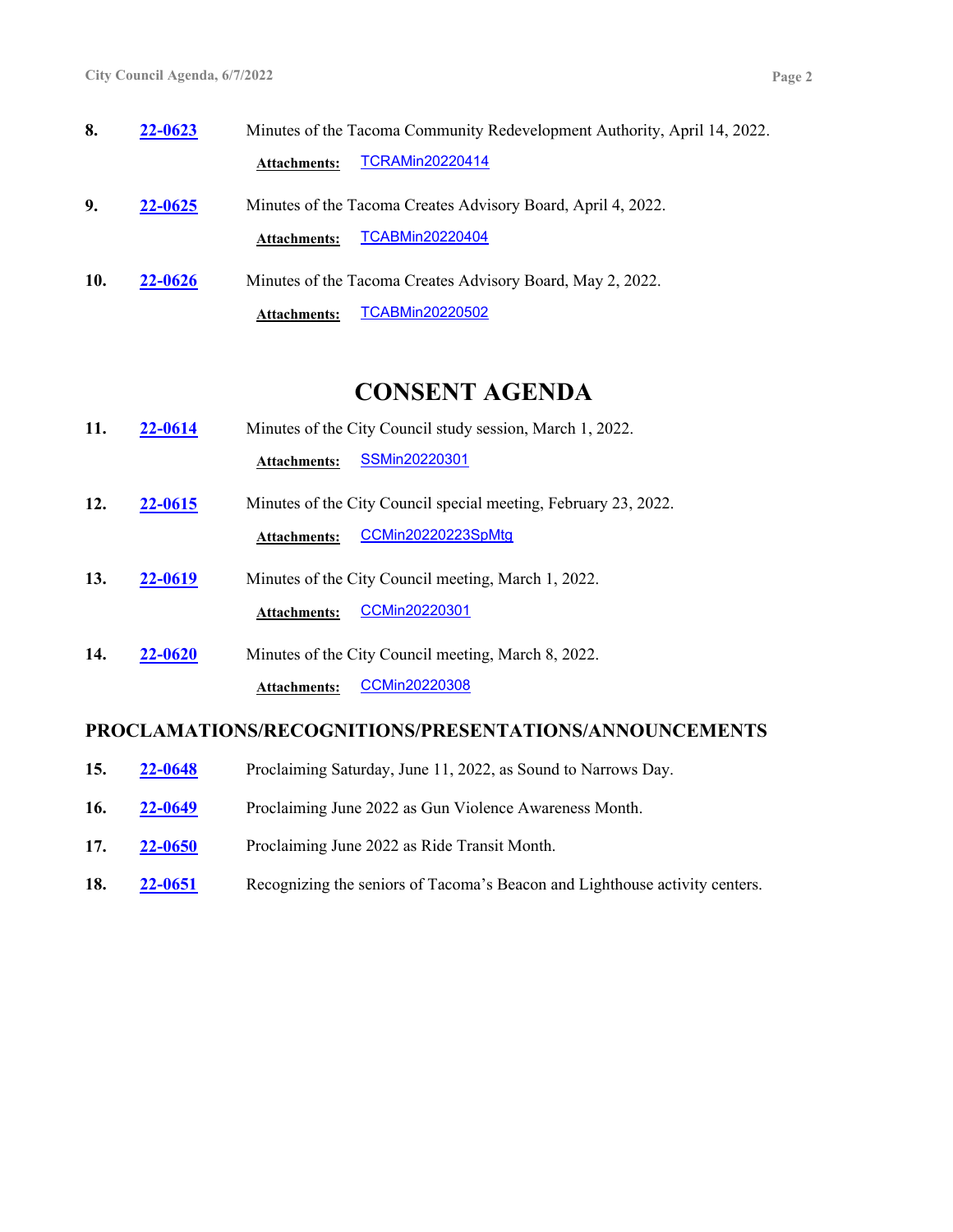#### **PUBLIC COMMENT**

This is the time set aside for public comment on Resolutions and first and final reading of Ordinances. Speakers are asked to identify the specific legislation they wish to address. To request to speak virtually, please press the Raise Hand button near the bottom of your Zoom window or \*9 on your phone; if speaking in person, please sign in at the back of the Council Chambers. Your name or the last four digits of your phone number will be called out when it is your turn to speak.

The City Council meeting can be heard by dialing 253-215-8782 or through Zoom at www.zoom.us/j/84834233126 and entering the Meeting ID 848 3423 3126 and Passcode 349099, when prompted.

Written comments may be submitted to cityclerk@cityoftacoma.org every Tuesday before 4:00 p.m. prior to that evening's City Council meeting for the Public Comment period. Comments will be compiled and sent to the City Council and posted on the City's webpage at cityoftacoma.org/writtencomments.

# **REGULAR AGENDA**

#### **APPOINTMENTS**

19. RES40982 A resolution reassigning Leena Vo on the Commission on Immigrant and Refugee Affairs. [Doris Sorum, City Clerk; Bill Fosbre, City Attorney] **RES40982** Attachments: [Resolution No. 40982](http://cityoftacoma.legistar.com/gateway.aspx?M=F&ID=976f2f3a-6a86-413a-8140-8301f0dff203.pdf)

[City Council Action Memorandum](http://cityoftacoma.legistar.com/gateway.aspx?M=F&ID=4a8ab95b-8ae9-49a8-8062-7642796ac41c.pdf)

#### **RESOLUTIONS**

**20.** RES40980 This is the second reading of a resolution amending Rules 1, 9, and 15 of the *Rules of Procedure of the Council of the City of Tacoma* to be in compliance with the changes made in State law relating to open public meetings. [Bill Fosbre, City Attorney] **RES40980**

**Attachments:** [Resolution No. 40980](http://cityoftacoma.legistar.com/gateway.aspx?M=F&ID=49fc74b0-b3fa-469f-8482-9f99f501e72f.pdf)

**[City Council Action Memorandum](http://cityoftacoma.legistar.com/gateway.aspx?M=F&ID=16dbd3b5-cef2-4be3-8073-2ec3ab5eb57e.pdf)**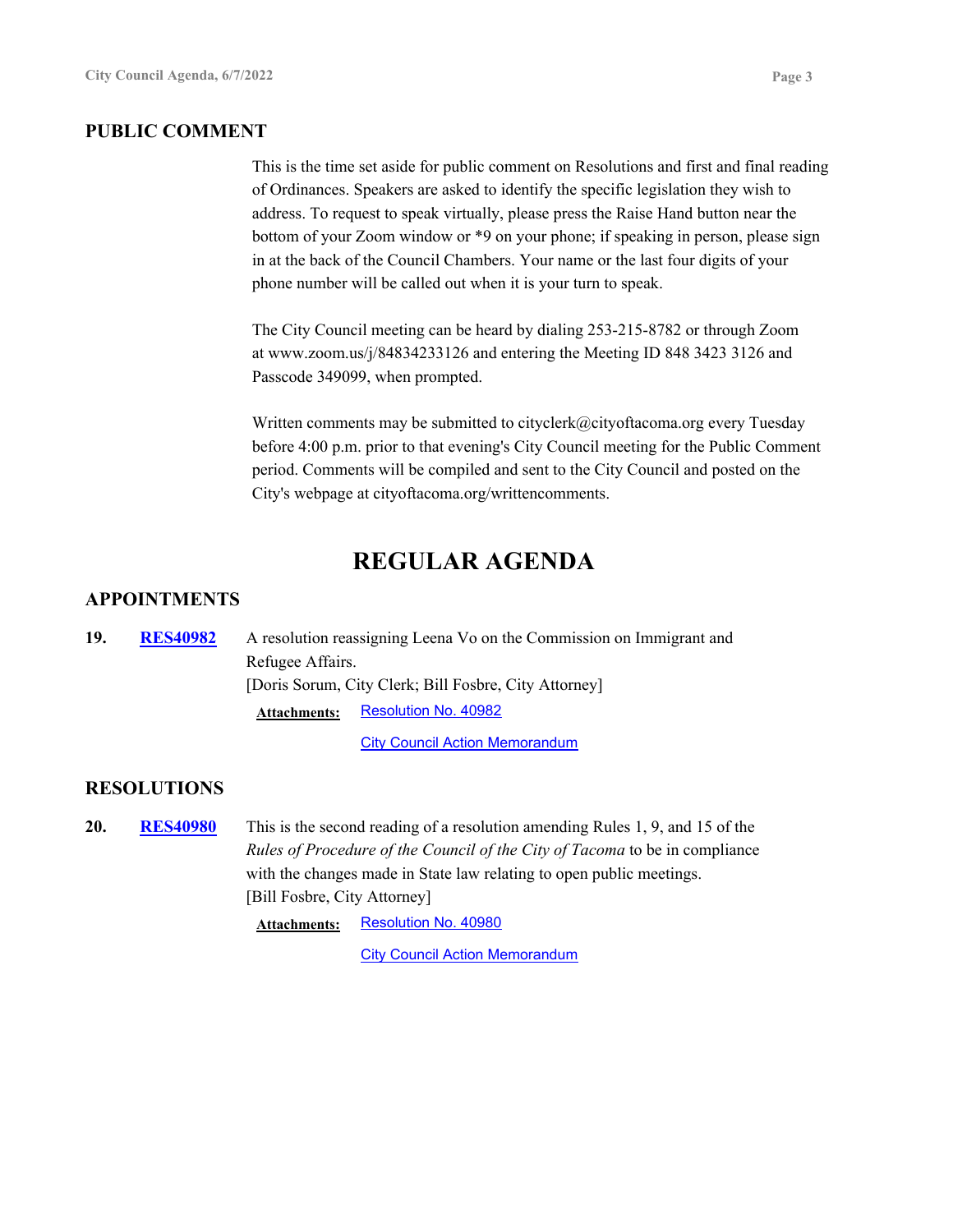**21.** RES40983 A resolution authorizing the execution of a Collective Bargaining Agreement with the International Brotherhood of Electrical Workers, Local 483, Customer and Field Services Unit, consisting of 154 budgeted full-time equivalent positions, retroactive to January 1, 2022, through December 31, 2024. [Dylan Carlson, Senior Labor Relations Manager; Bill Fosbre, City Attorney] **RES40983**

Attachments: [Resolution No. 40983](http://cityoftacoma.legistar.com/gateway.aspx?M=F&ID=0911ebb7-76d2-447f-b0cd-89311f43b95e.pdf)

**[City Council Action Memorandum](http://cityoftacoma.legistar.com/gateway.aspx?M=F&ID=13bb913b-1496-40bf-b12a-8c4b695e0f98.pdf)** [Fiscal Impact Memorandum](http://cityoftacoma.legistar.com/gateway.aspx?M=F&ID=6f55bfca-5458-48b2-961d-93f2999a0f0b.pdf)

**[Agreement](http://cityoftacoma.legistar.com/gateway.aspx?M=F&ID=e6d3df42-a90d-4e43-a4bc-4e38719ee244.pdf)** 

**22.** RES40984 A resolution authorizing the execution of a Letter of Agreement with the International Brotherhood of Electrical Workers, Local 483, Water Division Unit, regarding a Water Treatment Plant Operator-in-Training program. [Dylan Carlson, Senior Labor Relations Manager; Bill Fosbre, City Attorney] **RES40984**

Attachments: [Resolution No. 40984](http://cityoftacoma.legistar.com/gateway.aspx?M=F&ID=c22dd434-2369-40be-a42e-7dbc96a3193f.pdf)

**[City Council Action Memorandum](http://cityoftacoma.legistar.com/gateway.aspx?M=F&ID=178e167d-c2b7-4b93-ab9d-07ba16c37065.pdf)** 

**[Agreement](http://cityoftacoma.legistar.com/gateway.aspx?M=F&ID=e79cbf34-50b3-4ac0-bb01-2464c457d323.pdf)** 

# **FINAL READING OF ORDINANCES**

**23.** ORD28815 An ordinance creating a new fund, to be known and designated as "Custodial Forfeitures Fund", to segregate cash deposits that are being held in trust for others. [Susan Calderon, Assistant Director; Andy Cherullo, Director, Finance] **ORD28815 Attachments:** [Ordinance No. 28815](http://cityoftacoma.legistar.com/gateway.aspx?M=F&ID=1588fe93-9907-4ab0-bf3f-22607749ec2f.pdf)

**[City Council Action Memorandum](http://cityoftacoma.legistar.com/gateway.aspx?M=F&ID=46dc2497-1f3d-4776-94b8-cee6ee956e66.pdf)**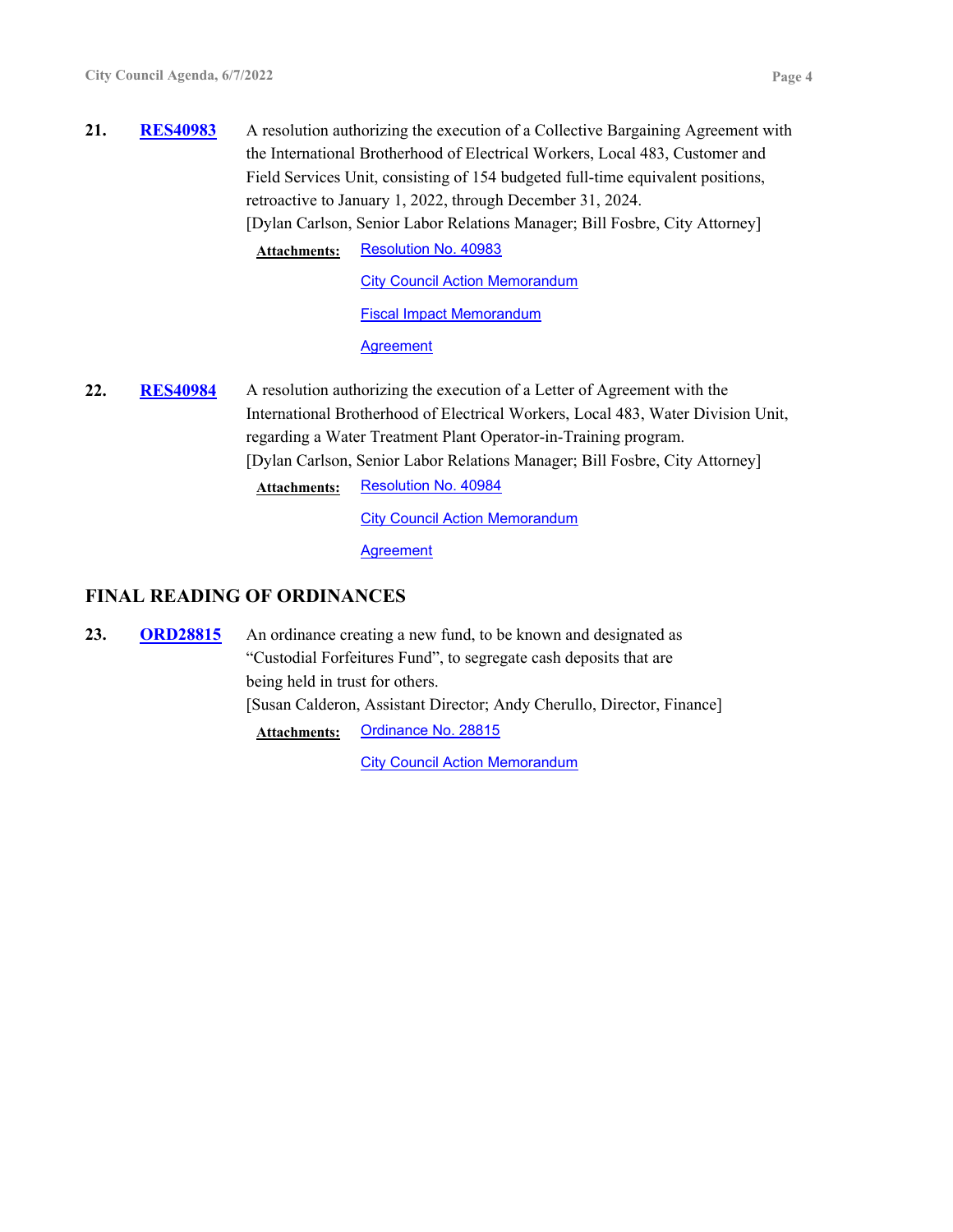# **FIRST READING OF ORDINANCES**

24. ORD28816 An ordinance amending Chapter 1.12 of the Municipal Code, relating to the Compensation Plan, to implement rates of pay and compensation for employees represented by the International Brotherhood of Electrical Workers, Local 483, Customer and Field Services Unit and Water Division Unit; and the Brotherhood of Locomotive Engineers and Trainmen. [Dylan Carlson, Senior Labor Relations Manager; Bill Fosbre, City Attorney] **ORD28816 Attachments:** [Ordinance No. 28816](http://cityoftacoma.legistar.com/gateway.aspx?M=F&ID=5ceb7007-af1e-42f6-9b1d-8e32795a9e09.pdf) **[City Council Action Memorandum](http://cityoftacoma.legistar.com/gateway.aspx?M=F&ID=5fb95f4c-7c32-4a63-b0fa-188ab9232302.pdf)** [Fiscal Impact Memorandums](http://cityoftacoma.legistar.com/gateway.aspx?M=F&ID=5b80daac-abe7-4217-b118-90201df4ebe0.pdf)

[Ordinance Disclosure Memorandum](http://cityoftacoma.legistar.com/gateway.aspx?M=F&ID=fc5d9a11-c25a-49fe-a8e5-b20aff84c6a8.pdf)

25. ORD28817 An ordinance amending Chapter 1.12 of the Municipal Code, relating to the Compensation Plan, to implement rates of pay and compensation for the position of City Manager, retroactive to May 16, 2022. [Kari L. Louie, Assistant Director; Shelby Fritz, Director, Human Resources] **ORD28817 Attachments:** [Ordinance No. 28817](http://cityoftacoma.legistar.com/gateway.aspx?M=F&ID=607a243e-d32a-4461-b259-8022480fda97.pdf)

**[City Council Action Memorandum](http://cityoftacoma.legistar.com/gateway.aspx?M=F&ID=3b5dd31b-70b8-47af-b427-edb2938895e6.pdf)** 

[Ordinance Disclosure Memorandum](http://cityoftacoma.legistar.com/gateway.aspx?M=F&ID=dbea6956-e440-4d18-a47e-d375b011787c.pdf)

### **PUBLIC HEARINGS AND APPEALS**

(Public hearings and appeals will begin upon completion of the Regular Agenda Items, no earlier than 5:15 p.m.)

**26. 22-0589** This is the date set for a public hearing by the City Council on the 2022 Annual Amendment to the Comprehensive Plan and Land Use Regulatory Code, as recommended by the Planning Commission. [Stephen Atkinson, Principal Planner; Peter Huffman, Director, Planning and Development Services] **22-0589 Attachments:** [Summary](http://cityoftacoma.legistar.com/gateway.aspx?M=F&ID=ae0442e0-6b40-434e-a7d8-c4c3bdbb6ff3.pdf)

**[Presentation](http://cityoftacoma.legistar.com/gateway.aspx?M=F&ID=0a11b669-4c72-4f7c-8e14-4106241b63b8.pdf)** 

**27. 22-0616** This is the date set for a public hearing by the City Council on the proposed Six-Year Comprehensive Transportation Improvement Program amended for the years 2022 and 2023-2028. [Jennifer Kammerzell, Interim Transportation Division Manager; Jeffrey Jenkins, Interim Director, Public Works] **22-0616**

Attachments: **[Summary](http://cityoftacoma.legistar.com/gateway.aspx?M=F&ID=a362cc05-86fa-491e-a3a9-513374b042ee.pdf)**